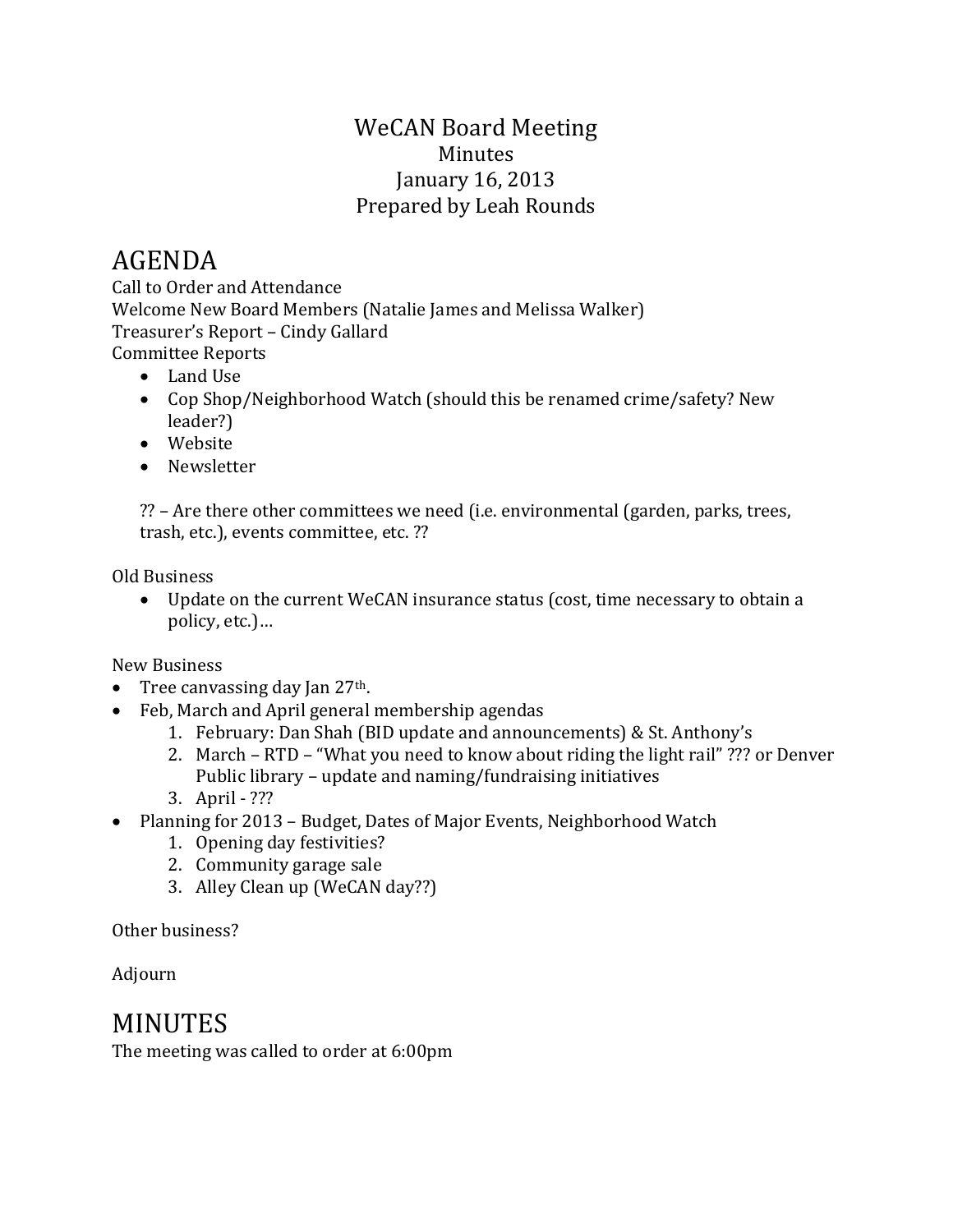In attendance – Alan, Burch, Ben Stetler, Bill Baker, Chad Reischl, Cindy Gallard, Leah Rounds, Melissa Walker, Natalie James, Shane Wright, Suellen Mack, Mike Garner, Jean McKay

Treasurer's Report (Cindy)

- Handout on the banking summary of WeCAN's income and expenses
- Early deposits were from unknown (most likely from recycling program though), a few deposits were categorized
- Expenses categorized as best as possible, the newsletter is the biggest expense
- Everyone needs to be better about keeping a paper trail invoices, receipts, etc., and getting them to Cindy
- Recently filed a 990 tax form to maintain non-profit status
- Look into getting a non-tax # for future expenses, Cindy has all the paperwork to get a certificate for a non-profit non-tax #
- Initial income money came from Colfax Partnership
- Google+ get a very small amount for ads on our Google pages
- Discussion on putting aside enough to cover expenses for a year or two, and then putting the rest in some kind of interest earning account (small bonds, etc.). There is very little available for the size of our budget for this. Subject tabled for next month's board meeting

#### Committee Reports

- Land Use (Chad)
	- $\circ$  Cameron Burton is to come to the Feb. 6<sup>th</sup> land use meeting to present on zoning regulations, especially as they pertain to the St. Anthony's redevelopment.
	- o When rezoning comes up it is important that WeCAN solidly supports a good development plan. There will have to be consensus from the neighbors, but there seems to be a general agreement for the mixed use and mixed housing that is being proposed
	- o The timeline for development will be more specific at the Feb general meeting
	- o Starting a Facebook page in support of the redevelopment
	- o Discussion on the King Soopers in Edgewater. The KS at Sheridan and 38th has been remodeled twice, while the KS in Edgewater hasn't been remodeled for over 20 years. Possibility of reaching out to KS corporate to ask for a more robust grocery store
- Cop Shop/Neighborhood Watch (Chad)
	- o Possibly rename the committee to crime and safety
	- o New leader? Barbara Baker has expressed interest, but she is currently organizing the garage sale, and will only take over Cop Shop/NW if someone else takes on the garage sale

#### • Website

- o Close to the 500 membership mark
- o Chad volunteered to take over as facilitator of the Facebook and Twitter pages
- o A few announcements will need to go out soon voting for the community garden name and their meeting on Jan. 25, and canvassing for trees on the 27th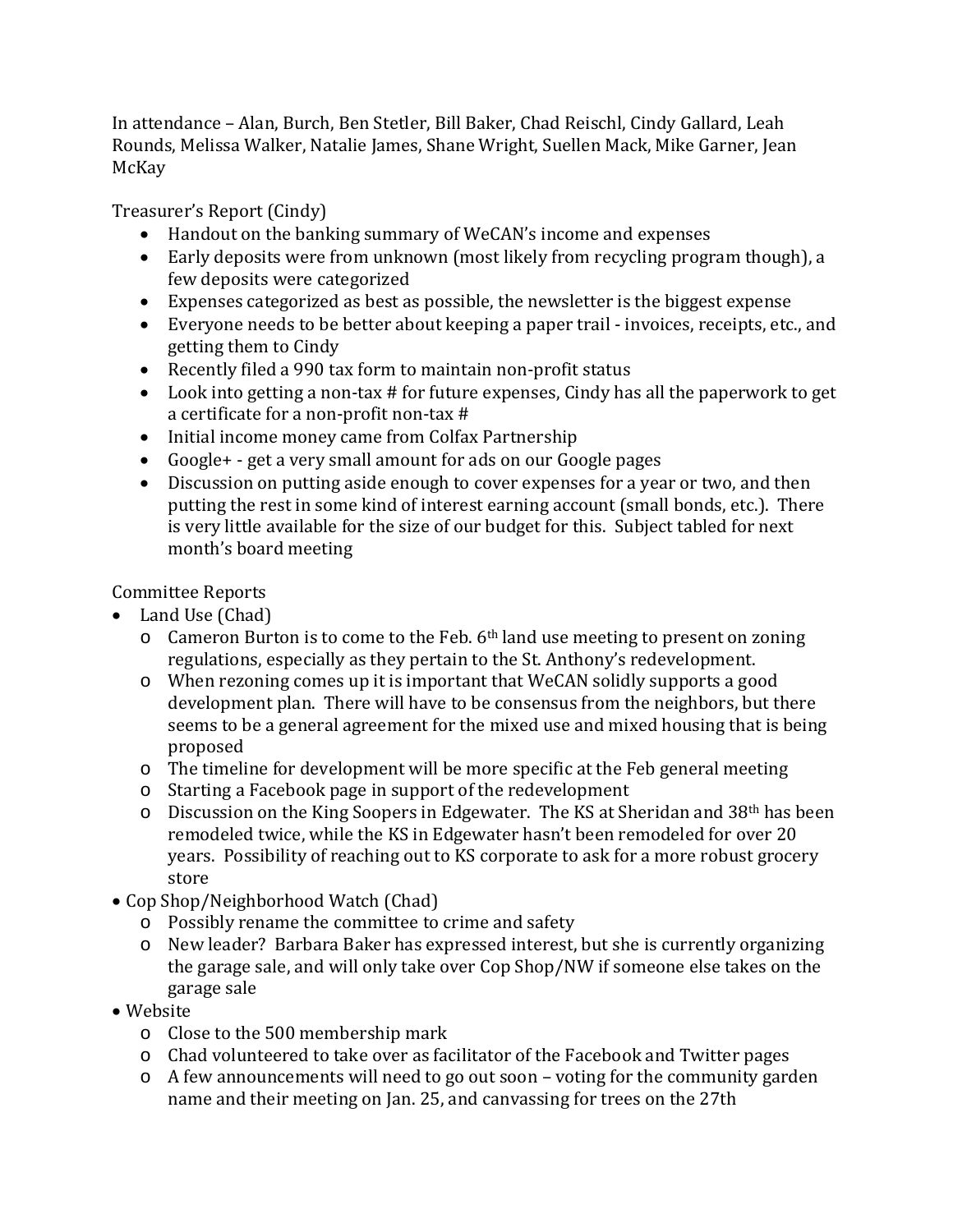- Newsletter (Bill)
	- o Recently filled a carrier position

Discussion on the need to start new committees

- Have had the Environmental committee in the past. Should it be tied in with the Land Use Committee because of the larger involvement and support in that committee
- Adding an Events committee. Making bigger and higher quality events
- Need the leadership to form new committees, and is there enough interest?
- Possibility of doing sign-up sheets at the next general meeting to get more people involved in committees.

Discussion on Metro Manor.

- 200 residents live there, and there is an opportunity to present to them about WeCAN, its history, volunteer opportunities, sign up new members, etc.
- Going late February, a Monday or Thursday around 1 or 1:30pm is best. Jean is going to take membership cards. Ben and Melissa volunteered to go with as well
- Should also contact the large senior housing on 16<sup>th</sup> and Yates
- A more specific plan will be discussed at the Feb board meeting

Old Business

- Need to check with Maria on insurance status, this is something that needs to be done very quickly
- Articles of Incorporation need to be filed; it is a simple online form. Shane will talk to Cindy about getting this done, it may be the 990 that Cindy already filed

New Business

- Tree Canvassing (Natalie)
	- $\circ$  Going door-to-door on Jan. 27<sup>th</sup>. This will be a building year, but hoping to make it an annual event. The idea is to talk to the people on your block, your neighbors, to help build community
	- o An email will go out this week to help with the canvassing. Will meet at 10:45 to train and go over a "cheat sheet" of concerns that generally come up when talking to neighbors. Will have more fliers available, door hangers, and WeCAN membership cards when meeting with neighbors
	- o Goal of getting 25 trees planted this year, and a lot of community building
- Future planning for future general membership meetings
	- o February EFG Brownfield and Dan Shah
	- o March Denver Public Library update they have run into some issues with the soil and may have to push back opening day. Sharing fundraising opportunities, buying a brick, etc.
	- o April RTD talk on lightrail
- 2013 Planning
	- o Choosing 4 days out of the year to hold events (mirroring the seasons)
	- o Spring Alley/Graffiti clean-up, making this a bigger "WeCAN day"
	- o Summer Garage Sale